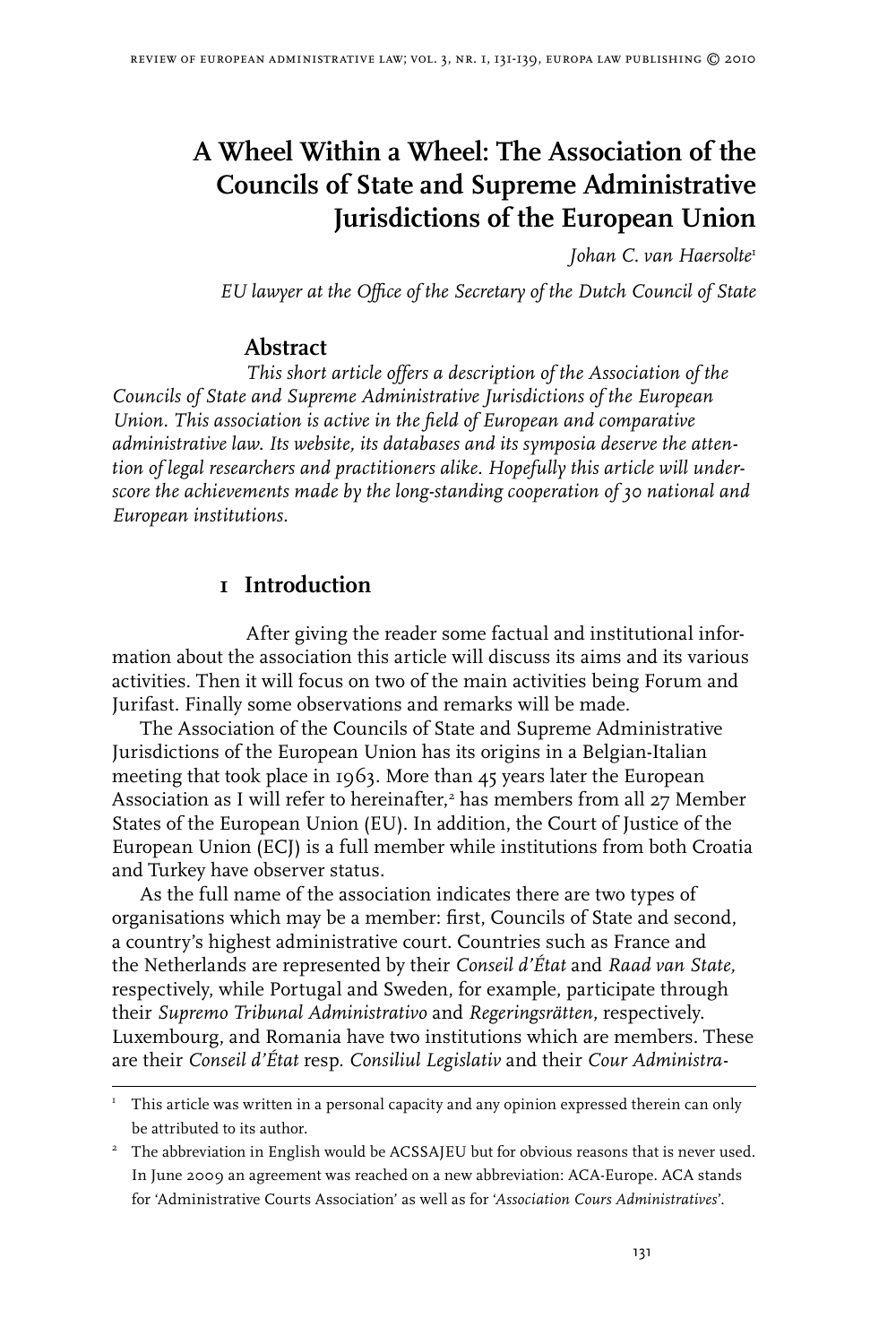*tive* resp. *Ínalta Curte de Casatie si Justitie*. As for Luxembourg, the double membership is a direct consequence of the 1995 judgment of the European Court of Human Rights (ECHR) in the *Procola* case.<sup>4</sup> Whereas all members in the European Association participate through their highest administrative courts, only a few participate on the legislative level. Therefore, the emphasis of the European Association lies more on administrative justice and less so on legislative matters.

The governing body of the European Association consists of a board of seven members headed by a two yearly rotating presidency. The Secretary General is at present a member of the Belgian Council of State. This Council of State also provides practical and technical support.

#### **2 Its Aims and Activities**

In a nutshell the aims and activities of the European Association amount to what I would call 'comparative law in action'. According to its Statutes "[t]he purpose of the Association is to promote within its financial limits exchanges of views and experience on matters concerning the jurisprudence, organisation and functioning of its Members in the performance of their judicial and/or advisory functions, particularly with regard to Community Law." Not always, however, is Community or EU law in a strict sense at the centre of the activities. More generally speaking one could characterise the activities of the Association as comparative law in the context of European integration. Depending on where and how the activity takes place, the approach is practical or documentary in form (such as Forum and Jurifast, to be discussed below) or academic and in-depth (colloquia, publications).

Apart from Forum and Jurifast there are some other activities worthy of attention.<sup>5</sup> The first and most significant is the biannual colloquium. The most recent colloquium by the time of writing this article was held in Warsaw in 2008 and dealt with the influence of Community law on national

- ECHR judgment of 28 september 1995, *Procola*, Series A, Vol. 325.
- <sup>5</sup> Information about the European Association and its activities can be found on its website at www.juradmin.eu.

 $3$  The Statutes stipulate that there can not be more than two members from each state. Administrative law, however, is in many member states applied at the highest instance by various courts. In the Netherlands, for example, the Administrative Jurisdiction Division (*Afdeling Bestuursrechtspraak*) of the *Raad van State* has an extensive competence in administrative law cases (environment, spatial planning, aliens and miscellanea) but the Court of Cassation/Supreme Court (*Hoge Raad*) has competence in tax cases, the Trade and Industry Appeals Tribunal (*College van Beroep voor het bedrijfsleven*) in competition and telecommunication cases and the Higher Social Security Court (*Centrale Raad van Beroep*) in social security cases.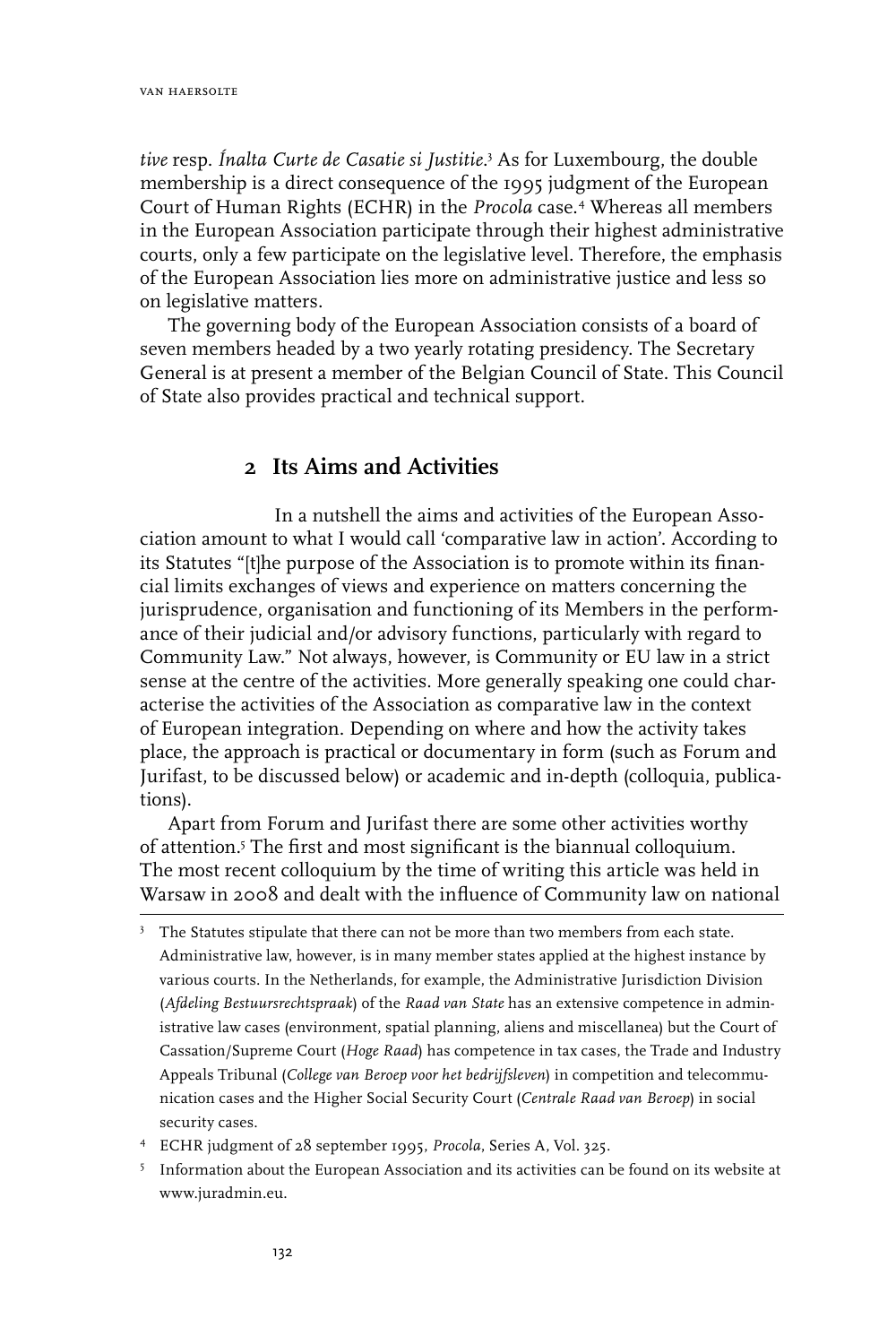administrative case law, more specifically the effects of incompatibility with EC legislation of administrative decisions and final rulings at the national level.<sup>6</sup> Two years earlier, in Leipzig, the colloquium was dedicated to a specific environmental case study involving the construction of a motorway in a protected area.<sup> $7$ </sup> For 2010, there are plans to hold a colloquium on potential methods for accelerating the preliminary ruling procedure, not necessarily only at the ECJ level but also at the national judicial level. These colloquia offer a recurrent opportunity for the members of the participating institutions to discuss substantive matters as well as to meet again and strengthen their ties.

In addition to the aforementioned biannual colloquia, other seminars are held often on an ad-hoc basis and in different locations. Recent topics include the preliminary ruling procedure (2009), administrative jurisdiction and e-Justice (2009), environmental law (2008), the convergence of EU supreme administrative courts in the application of Community law (2008), and comparative administrative justice (2007). Other activities include the publication of a Newsletter two or three times a year, the finalisation by a working group of a report in 2008 with practical suggestions to reduce the delays involved in the preliminary rulings proceedings and organising exchanges of judges of different supreme administrative courts.<sup>8</sup>

Two activities merit a separate, albeit brief, discussion. The first is the so-called Tour of Europe. Under that heading information is provided given for each Member State about their system of administrative law. The structure of the information is based on a *questionnaire* with 76 questions and divided into five parts: (1) history, definitions etc., (2) bodies competent to review administrative acts, (3) judicial review of administrative acts, (4) non-judicial settlement of administrative disputes and (5) statistical data. The result of this uniform approach is a unique overview of how administrative law is organised in the Member States of the European Union. It shows the differences, and sometimes peculiarities of the national jurisdictional structures as well the similarities and recurring themes (judicial protection against administrative acts, the influence of European law etc.). Tour of Europe originates from an initiative taken by the European Association and a French *groupement d'interêt public* called *Mission de recherche Droit et Justice* involving two French universities (Paris 1 and Limoges) and the French *Conseil d'État*. The results of the research project were discussed

www.gip-recherche-justice.fr.

*Consequences of Incompatibility with EC Law for Final Administrative Decisions and Final Judgments of Administrative Courts in the Member States*, S. Biernat e.a. (eds.), 2008, ISBN: 83-923258-9-3.

*Road Planning in Europe*, R. Rubel and Eva I. Silbermann (eds.), 2006, ISBN: 978-3-00- 020498-2.

<sup>&</sup>lt;sup>8</sup> Documents relating to most of the activities discussed here can be found on the website of the European Association: www.juradmin.eu.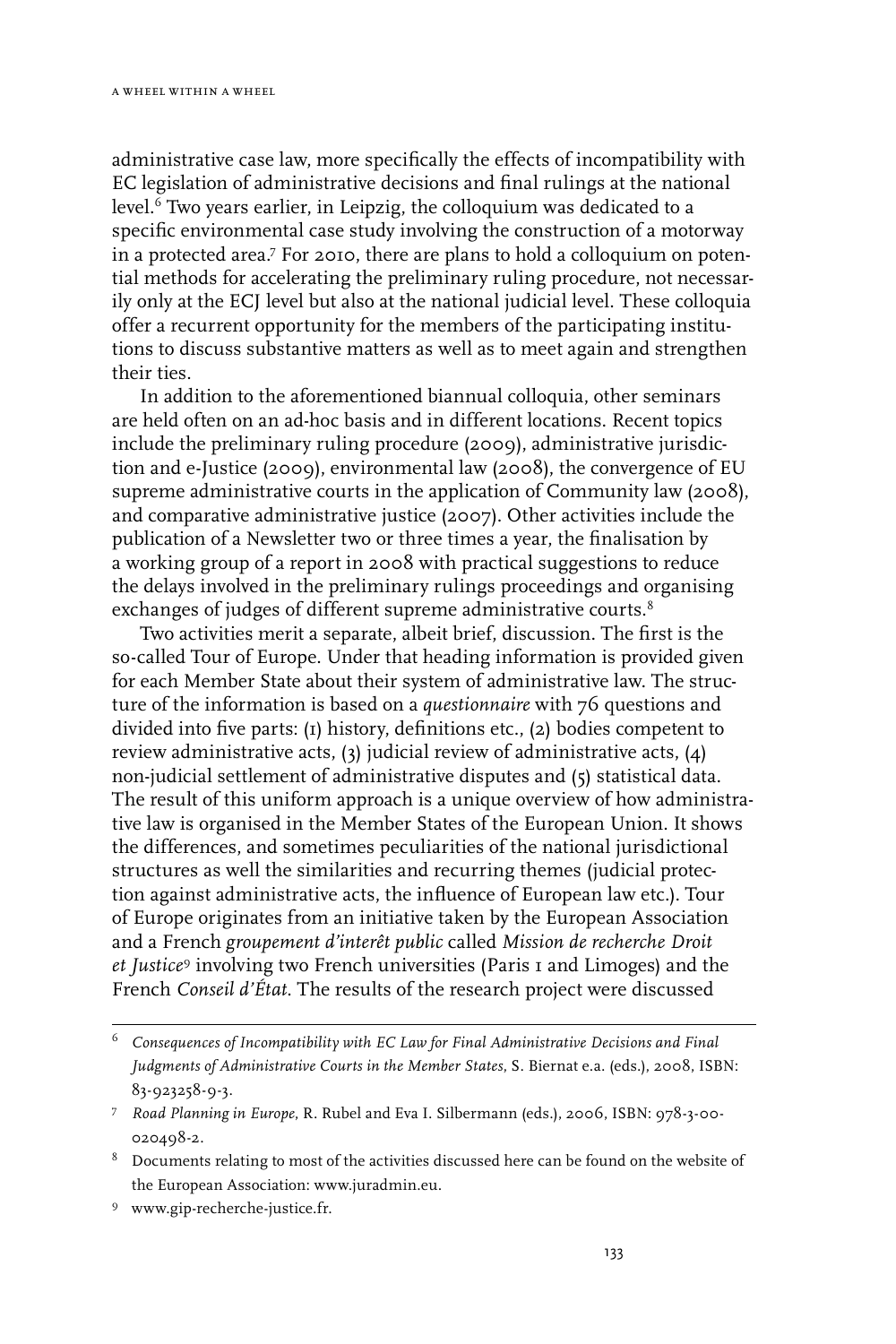during a colloquium held in Paris in March 2007.<sup>10</sup> Currently new versions of the national reports are being prepared.<sup>11</sup>

The website also offers access to *Reflets*. 12 This is a French-language publication of the Library, Research and Documentation department of the ECJ, published three times a year. Discussions are being held as to whether an English version of *Reflets* will also be produced in order to increase its readership. *Reflets* provides information on legal developments outside the ECJ which may be relevant for EU law: judgments by the EFTA court, the European Court of Human Rights and national courts as well as national legislation and scholarly comments. The national judgments included in *Reflets* are a selection of the ones contained in Dec.Nat, a database which is discussed in more detail below.

#### **3 Forum**

Together with Jurifast, the Forum is the main activity of the European Association. As its name clearly indicates it is a means for discussion with others. In ancient Rome the Forum was located between the Palatine and the Capitol but nowadays *fora* are on the World Wide Web. The European Association's Forum is to be found on its website and it is the only part of the site which requires registration. Registration is only available to those working for the participating institutions. These persons may be judges and state councillors but in practice most of them are members of staff. The Forum is a sort of chat box through which professional information can be shared. Its actual use, however, depends on practical aspects such as whether one is able to communicate on legal matters in English or French,<sup>13</sup> whether one is inclined to use the computer and the internet at all,<sup>14</sup> whether one is inclined to ask a question to someone from a different culture and whom one may not know personally, whether one has the time to wait for an answer, whether one in due time is willing to give an answer to other people's questions etc. In the questions submitted to the Forum three categories can be distinguished: questions 'purely' on European law,<sup>15</sup>

- <sup>12</sup> *Reflets* can also be found on the website of the ECJ.
- <sup>13</sup> The Statutes stipulate that English and French are the working languages of the European Association and that official documents are to be available in both languages. In practice, however, English is more widely used than French.
- <sup>14</sup> Judicial organisations may in general be considered less advanced in that respect than the rest of society.
- <sup>15</sup> E.g. a question on whether under Directive 69/335/EEC a prohibition of double-taxation also applies to the capital contribution which was a subject of two operations, the first one

<sup>&</sup>lt;sup>10</sup> For more information see www.juradmin.eu/seminars/Paris2007/content\_en/presentation/index.htm.

 $11$  For example, a new version of the Dutch report was put on the website in May 2009.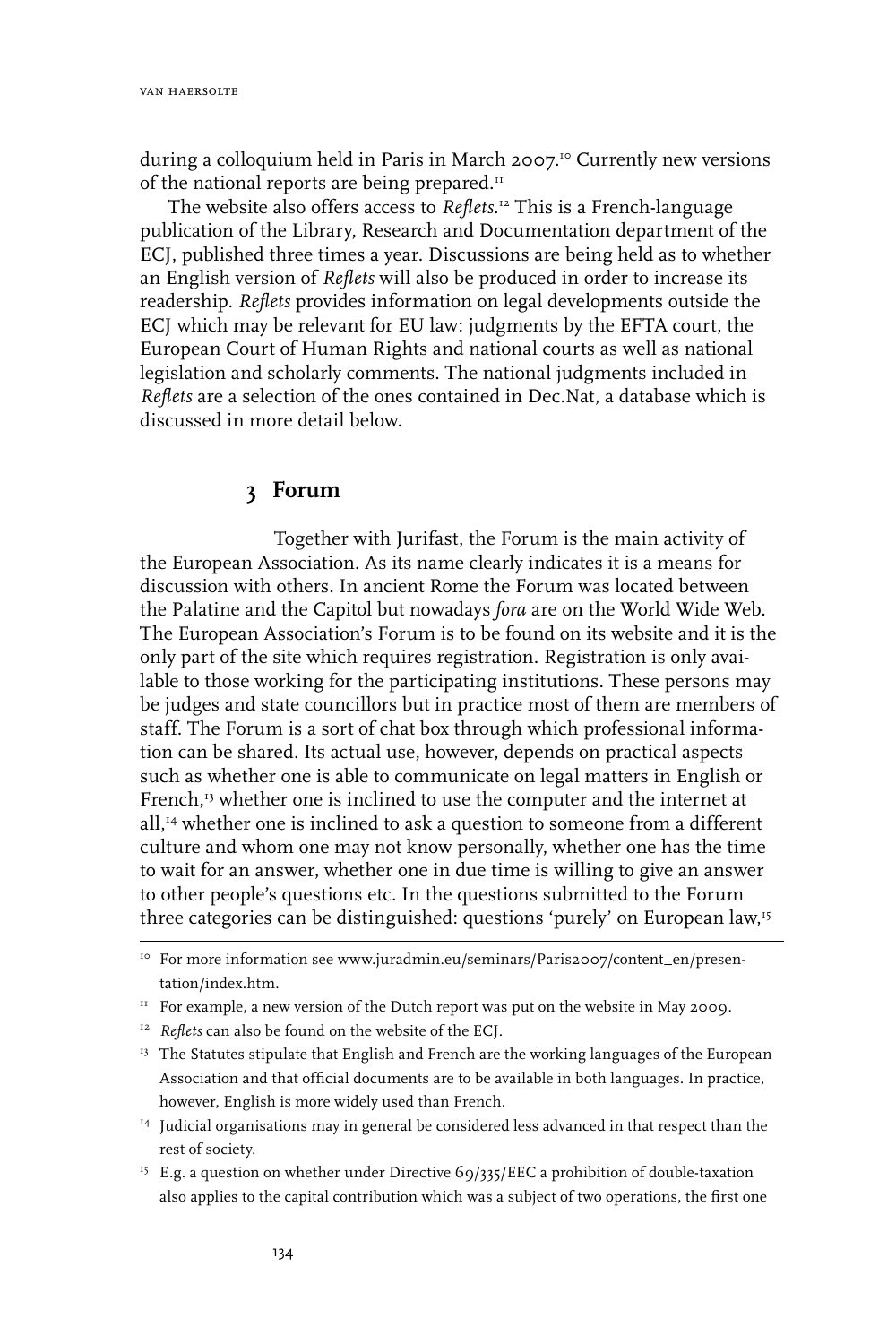questions on the effects of European law on national law<sup>16</sup> and, probably the biggest group, questions on other matters of (comparative) national law.17 Obviously, the more answers are given from different Member States to a specific question, the more useful the Forum becomes, and the better it performs as a tool of comparative law.

The Forum can not only be used for questions but also for announcements on seminars that are organised, new referrals to the ECJ, and recent appointments in the participating organisations etc. The Forum is easy to work with and allows for informal communication with others. Although most entries relate to administrative justice it is also used in the context of the legislative advisory work.<sup>18</sup>

# **4 Jurifast**

Jurifast, the other important project, is a database of case law in which European law is applied. In most cases the judgments stem from the supreme administrative courts which are a member of the European Association. Some judgments are, however, from other national administrative courts.

In January 2010 Jurifast contained approximately 800 national judgments but that number is growing by the week.<sup>19</sup> Often one can find together with the national judgment requesting a preliminary ruling, in due time the subsequent judgment of the ECJ and eventually the final national decision.20 Jurifast, however, also contains judgments (and these may be the more interesting ones) in which European law is applied in a 'stand alone'

before the accession of the Member State concerned to the EU and the second one after the entry into force of the Directive (that is after the accession to the EU).

20 F.ex. the judgment of 29 March 2006 of the French *Conseil d'État* followed by the judgment of the ECJ of 12 February 2008 in case C-199/06 (*CELF*) and finally the judgment of the *Conseil d'État* of 19 December 2008.

 $16$  E.g. a question on how to deal with answers given by the ECJ to questions which have not been asked by the national judge in its order for reference.

<sup>&</sup>lt;sup>17</sup> E.g. a question on whether members of Councils of State and Supreme Administrative Jurisdictions in other member states, can seek part-time employment (example: lecturing at a university) during their term of office.

 $18$  E.g. for inquiries on the rules governing the making public of opinions of the Councils of States or on an eventual ban of facial coverings (burka's, niquab's).

<sup>&</sup>lt;sup>19</sup> In January 2010 it contained approximately 725 documents. By 'document' is meant one file which can contain up to three judgments. When it concerns preliminary ruling cases one may find (1) the order for reference, later followed by (2) the judgment of the ECJ and eventually (3) the final national judgment. However, more than two thirds of the documents in Jurifast contain a (single) national decision in which Community law is being applied autonomously, i.e. without any preliminary reference to the ECJ.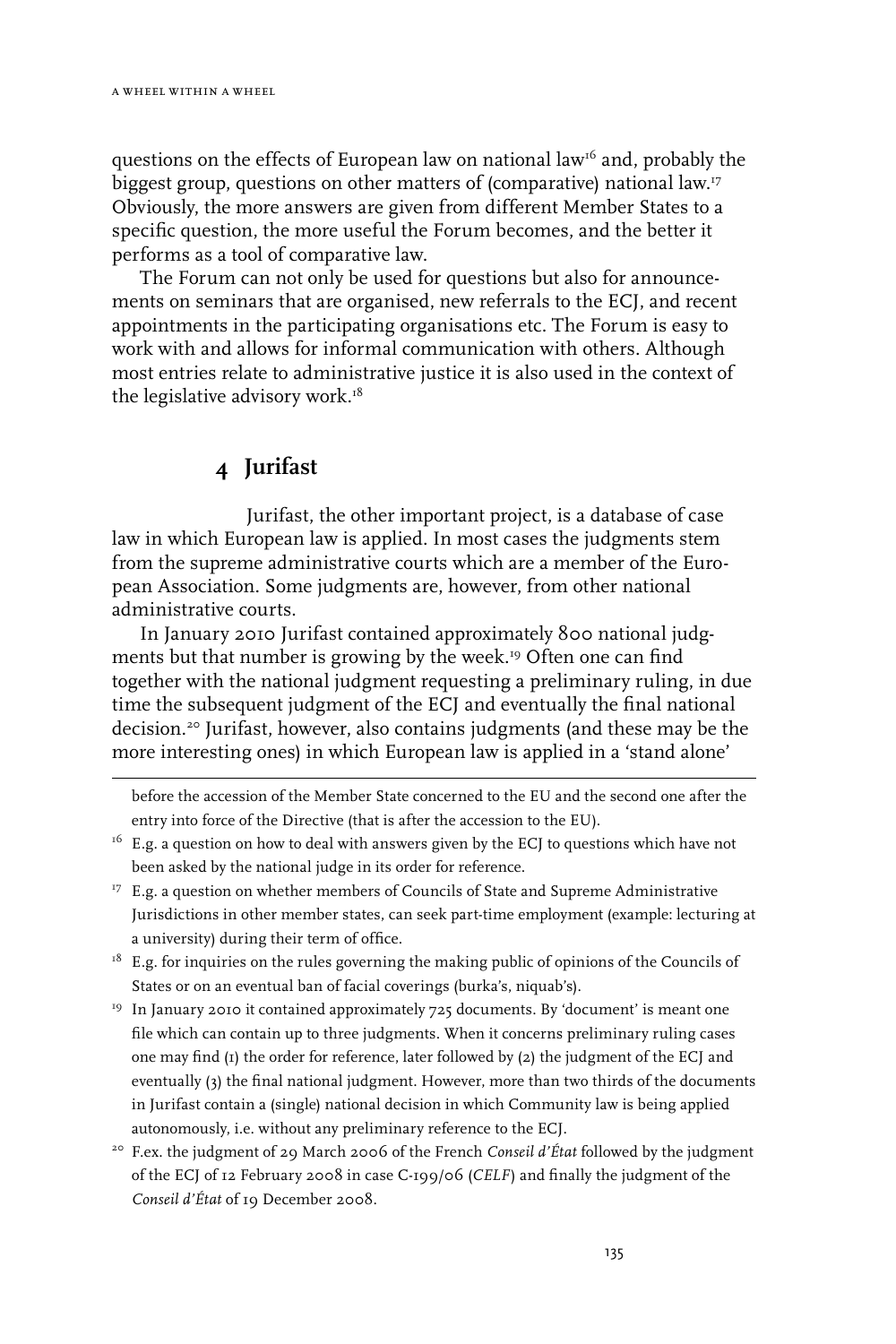fashion, i.e. without any involvement of the ECJ. The national judgments are provided in their original language and in the original lay-out. In order to introduce the visitor to the case they are accompanied by a summary in English and in French. Jurifast has a strong do-it-yourself character as it is continuously being fed by the members themselves. Each member of the European Association has the possibility to upload pdf-files of the judgment as well as of the summary written in either English or French. The secretariat in Brussels will subsequently provide a translation of the summary into the other languages. The database is searchable by subject, date and provision of EU law.

Often the summary will be the only document that is consulted. This is due to the fact that, as said above, the full text judgments themselves are made available in their original language. Therefore, one may assume that judgments in English, French and German will probably find a larger audience than the ones in e.g. Portuguese, Dutch or Greek. The quality of the summary is of key importance as the reader will have to use that in order to determine the relevance of the judgment and to decide whether to have it translated for further use. Conciseness, preciseness and clarity are essential.

Jurifast can be consulted by everybody and on the website, next to the access to Jurifast, one can also find access to a similar database called Dec. Nat, an acronym which stands for *Decisions Nationales*. Dec.Nat is a database set up and maintained by the Research and Documentation Service of the ECJ, originally for internal use only and only available in French. A few years ago, with the help of the European Association, Dec.Nat has been translated into English and transformed into a database with free access, surprisingly enough not on the website of the ECJ but of the European Association. It currently contains references to more than 20,000 national judgments in which EU-law was applied. Information is given about the national and European provisions applied, where it has been published, keywords relating to the judgment, and relevant comments in national legal journals etc. The main difference with Jurifast, however, is that Dec.Nat does not provide for the full text of the judgment itself. But there are plans to insert at each reference in Dec.Nat a hyperlink to the judgment when that is included in a national public case law database.<sup>21</sup> Other differences are the elaborate search possibilities of Dec.Nat, the fact that in Dec.Nat more information is given about each national judgment but on the other hand, also the fact that Dec.Nat is only updated once a year (by the ECJ). Plans exist to make Dec. Nat available through Eur-Lex.<sup>22</sup> For that purpose an agreement has recently been concluded between the European Association, the ECJ and the Office for Official Publications of the European Communities. It is expected that

<sup>&</sup>lt;sup>21</sup> For the Netherlands, that would be www.rechtspraak.nl. Not in each member state of the EU, however, does the state provide free access to its own case law. Germany appears to be a remarkable exception.

<sup>&</sup>lt;sup>22</sup> The portal to gain access to European Union law. See eur-lex.europa.eu.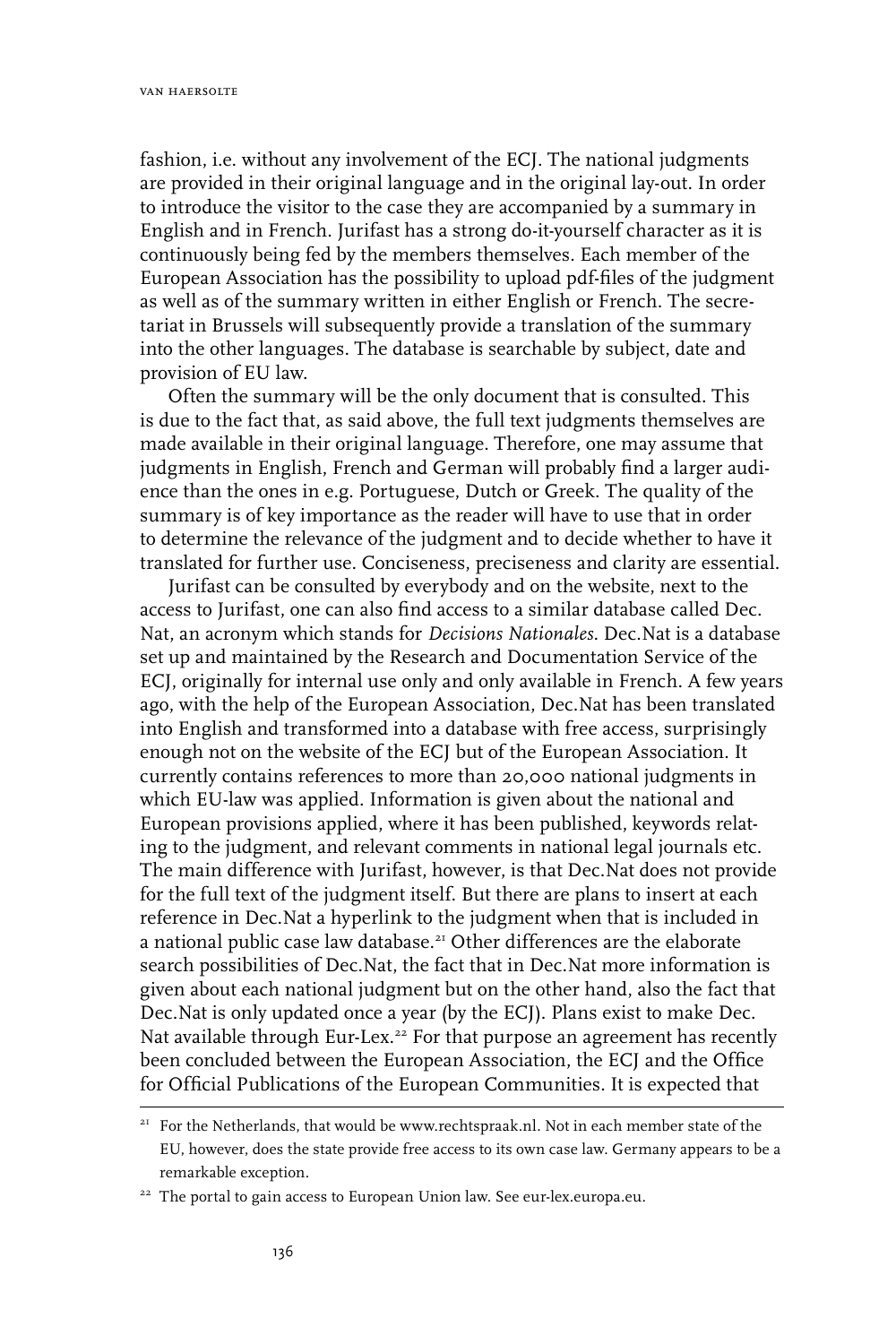the first results should be available to the general public by 2010. Meanwhile cross-references between Dec.Nat and Jurifast are starting to being applied in these databases, further enhancing their practical usefulness.

Jurifast is a good example of a trend where judgments of national courts applying international law (including European Law) are increasingly considered to be relevant for everyday legal practice. Obviously the ECJ is the ultimate 'standard setter' so to speak and has the final word on EU law. But there are many provisions of Directives and Regulations which have not (yet) been submitted to the ECJ. Domestic courts nevertheless may have to deal with them. Obviously it is not only with regard to that type of details that foreign judgments can be relevant. How courts in the Member States apply European law can be a source of inspiration in many respects for their counterparts in other countries. Foreign judgments can for example help a national judge to determine whether or not a preliminary reference would concern an *acte clair* and could be skipped (although that would require some self-confidence). And not only judges but also private practitioners (advocates) may find arguments in foreign judgments to substantiate their claims.

This trend is exemplified by Caselex, an electronic publication.<sup>23</sup> Its origins can be traced back to 2003 and has grown quickly in recent years. At present it contains national case law from almost all EU and EFTA Member States, currently amounting to 3,500 national decisions. Although financially still supported by the European Commission, Caselex is a commercial project and therefore has a price tag on it. Coverage was initially focusing on areas of commercial interest such as competition law and intellectual property law. Gradually, however, more areas are being included such as environmental law and freedom of movement which were introduced in the course of 2009. Caselex offers good search systems as well as a summary in English of each judgment. Furthermore, in the course of this year, Caselex will introduce a completely new module, allowing for an integrated search of decisions rendered by national competition authorities on concentration control.

At an academic level mention should be made here of the Oxford Reports on International Law in Domestic Courts (ILDC) which since 2007 have been published by Oxford University Press (OUP).<sup>24</sup> ILDC offers national judgments from 70 jurisdictions over the world. It aims at covering the decisions that are the most relevant<sup>25</sup> for understanding how public international law is applied by national courts: recent developments, new approaches to solving problems and controversial points. The full texts of the decisions are published together with an English translation of the whole judgment or its

<sup>23</sup> See www.caselex.com.

<sup>24</sup> See ildc.oxfordlawreports.com.

<sup>&</sup>lt;sup>25</sup> This means that the screening of judgments to be included is strict. OUP on its website formulates it thus: '…only key domestic cases will be listed, as focusing too much on domestic case law is a distraction for the international law researcher.'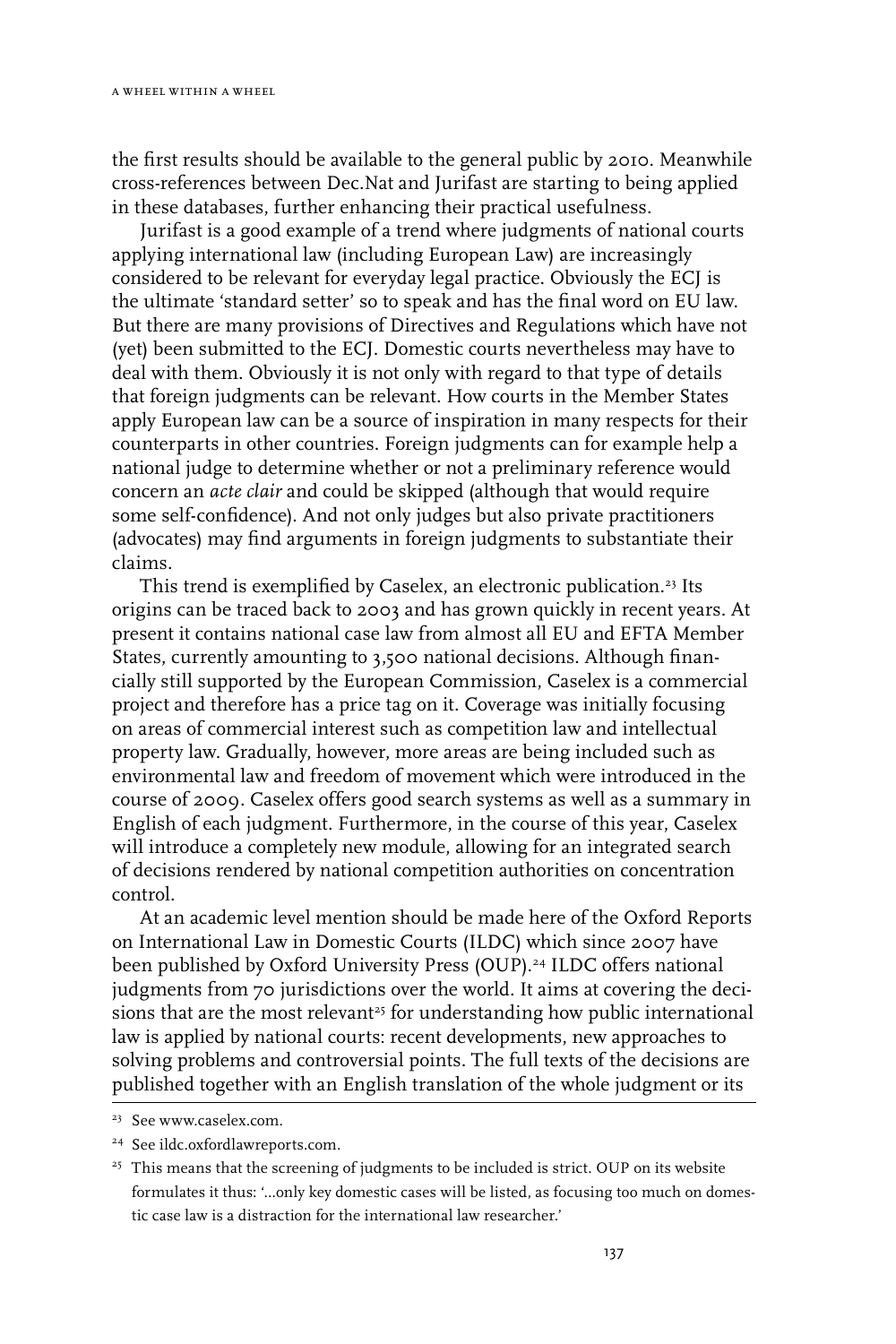key paragraphs, headnotes, summaries of the facts and holdings and scholarly analysis. Furthermore, the relevance of foreign judgments has been underscored in academic circles. In the Netherlands notably by publications of Michiel Scheltema, a Dutch scholar in administrative law<sup>26</sup> and by activities of the Hague Institute for the Internationalisation of Law (HIIL).<sup>27</sup>

It may therefore be said that a 'beautiful friendship'28 may develop between lawyers and foreign case law. One has to add, however, that some standardisation of databases and sources of information would be helpful in that respect.<sup>29</sup>

## **5 Concluding Remarks**

The European Association does not operate in a void but moves like a wheel within a wheel. The Association is a network connecting 30 national and European institutions and this network in turn collaborates in various ways with similar network organisations. One of them is the Network of Presidents of Supreme Judicial Courts of the European Union.<sup>30</sup> That collaboration includes the participation in the colloquia and seminars of the European Association. Another related organisation is the European Judicial Training Network (EJTN) which brings together the national institutions responsible for the training of the judiciary.31 The European Association has recently started to participate in exchange programmes set up by the EJTN to enable judges to make working visits to each other's institutions. In 2008, the European Association participated in a meeting of the EJTN on the training of administrative judges.

Obviously the European Association has significant ties with the European Commission (EC). The first and most important tie is financial as the EC subsidises up to 80% of the budget leaving the rest to be paid by the member institutions. The EC is also regularly represented or participates in seminars of the European Association. Furthermore, some of their interests coincide, for example, as the EC is developing plans to enhance the role of the national courts in the application of Community environmental law.

<sup>26</sup> See i.a. his inaugural lecture *Het recht van de Toekomst – De gevolgen van de internationalisering van het recht*, delivered on 1 December 2004 at Utrecht University.

<sup>&</sup>lt;sup>27</sup> E.g. by way of the research project 'National Courts as Community Courts' and the 2006 colloquium 'Supreme Courts in an internationalised world: challenges for the trias politica and the coherency of law'.

<sup>28</sup> Expression used in the famous last lines of the movie *Casablanca* (1942).

<sup>29</sup> See Identifiers, Metadata and Document Structures: Essential Ingredients for Inter-European Case Law Search, a paper presented by Marc van Opijnen at the European Legal Access Conference, Paris, 10-12 December 2008, http://www.legalaccess.eu/IMG/doc/223\_ Marc\_van\_Opijnen\_Paris\_2008.doc (visited in September 2009).

<sup>&</sup>lt;sup>30</sup> See www.rpcsjue.org which also includes a Common Portal of Case Law.

<sup>&</sup>lt;sup>31</sup> See www.ejtn.net.